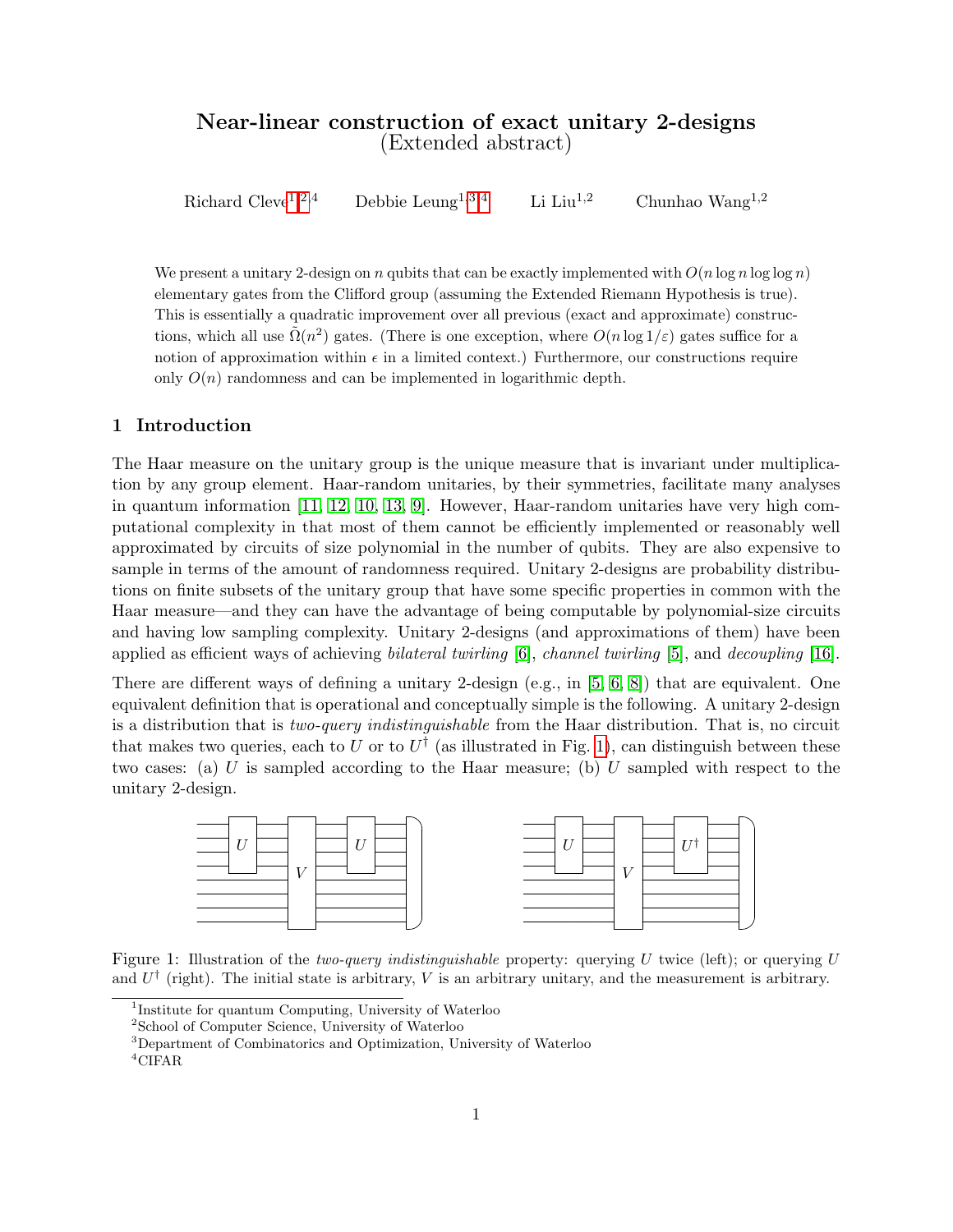Note that this definition of a unitary 2-design is a clear quantum analogue of a 2-universal hash function [\[3\]](#page-2-1).

The notion of an approximate unitary 2-design has been defined in various ways [\[5,](#page-2-0) [6,](#page-3-5) [8\]](#page-3-7). One possible definition is to relax the above indistinguishability scenario, where the distinguishing probability is allowed to exceed  $\frac{1}{2}$ , but must be bounded by  $\frac{1}{2} + \epsilon$ . However, the analogous natural relaxations of the other definitions of unitary 2-designs are not known to be equivalent (and there is evidence that some are strictly weaker).

### 2 Previous work

The uniform distribution on the Clifford group is a unitary 2-design (in the exact sense) [\[5,](#page-2-0) [6\]](#page-3-5). This implies that the circuit complexity is  $O(n^2/\log n)$  where the gates are one- and two-qubit gates from the Clifford group [\[1\]](#page-2-2). Moreover, the sampling cost is  $O(n^2)$  random bits of entropy.

A construction in [\[8\]](#page-3-7) based on a random circuit generation yields  $\epsilon_b$ -approximate unitary 2-designs of size  $O(n(n+\log 1/\epsilon_b))$ , where the notion of approximation is related to a bilateral twirling operation. Another construction [\[5\]](#page-2-0) yields circuits of size  $O(n \log 1/\epsilon_c)$  for a notion of approximation related to channel twirling; however, there is evidence (see, e.g., section 1.1 of  $[2]$ ), that the calibration of the approximation used incurs a blow-up by a factor of  $2<sup>n</sup>$  in the bilateral twirl context. In other words, for the more general setting, we need  $\epsilon_c \leq \epsilon_b/2^n$ —so the circuit size becomes  $O(n(n + \log 1/\epsilon_b))$ .

All of these constructions incur circuits of size  $\tilde{\Omega}(n^2)$  and require  $\Omega(n^2)$  random bits of entropy for exact unitary 2-designs as well as their approximations related to bilateral twirling.

Reference [\[4\]](#page-2-4) proves that there exists a small subgroup of the Clifford group that gives rise to an exact unitary 2-design that uses 5n random bits of entropy. Reference [\[7\]](#page-3-8) and [\[14\]](#page-3-9) study the necessary and sufficient entropy for exact and approximate unitary 2-designs. Approximately  $4n$ random bits of entropy are necessary. The circuit complexities for these constructions are unknown.

#### 2 New result

We give a construction of *exact* unitary 2-designs of circuit size equal to the asymptotic cost of multiplication by arbitrary constants in the finite field  $GF(2^n)$ , where  $GF(2^n)$  is represented by a self-dual basis.

We also observe (from existing results [\[17,](#page-3-10) [15\]](#page-3-11)) that, under the Extended Riemann Hypothesis (ERH), for infinitely many n, the circuit size for multiplication in  $GF(2<sup>n</sup>)$  with respect to a selfdual basis is  $O(n \log n \log \log n)$ . Therefore, for infinitely many n, under the ERH, we have a unitary 2-design with circuit-size  $O(n \log n \log \log n) \subset O(n)$ . The elementary gates used by these circuits are one- and two-qubit gates in the Clifford group.

Since our constructions yield exact unitary 2-designs, they are also valid for all notions of approximate unitary 2-designs.

#### 3 New techniques

To explain our techniques, we first describe a primitive called "Pauli mixing," which, when composed with a random Pauli operation, provides one way to construct a unitary 2-design. A prob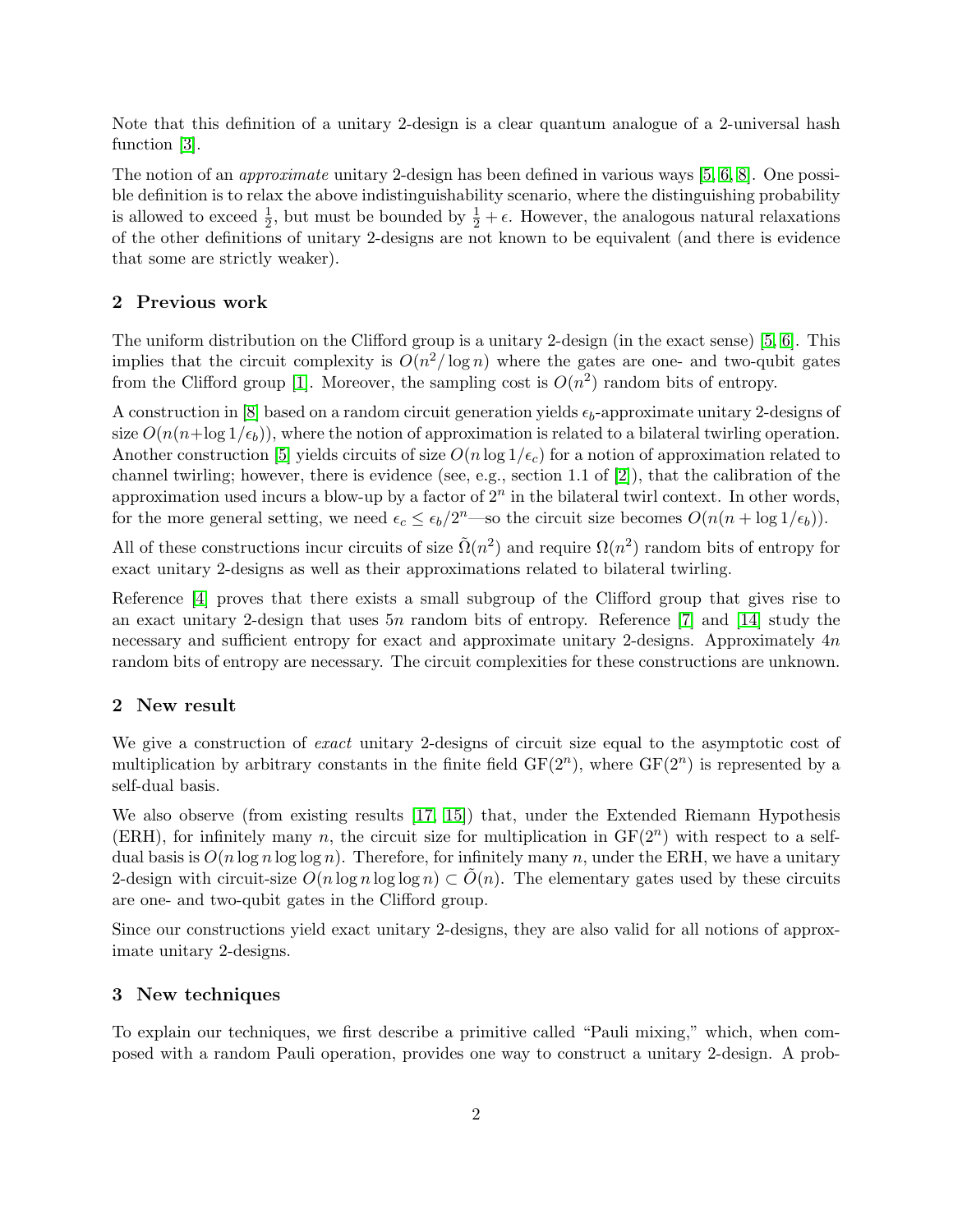ability distribution of unitaries performs *Pauli mixing* if, for any non-trivial Pauli matrix  $P$ , the process of choosing a unitary  $U$  randomly from the distribution and then conjugating  $P$  by  $U$ results in a uniform distribution on all the  $4^n - 1$  non-trivial Pauli operations. Let I, X, Y, Z denote the single-qubit Pauli matrices. Fig. [2](#page-2-5) illustates the 15 non-trivial 2-qubit Pauli matrices arranged with rows and columns correspinding to their  $X$ -structure and  $Z$ -structure (respectively).

|          | $IX$ $XI$ $XX$ |              |
|----------|----------------|--------------|
| IZ IY    |                | $XZ - XY$    |
| ZI ZX YI |                | Y X          |
| ZZ ZY    |                | <i>YZ YY</i> |

<span id="page-2-5"></span>Figure 2: A natural arrangement of all the non-trivial 2-qubit Paulis into rows and columns. Pauli mixing requires a uniform distribution on the 15 items.

One of our contributions is to show that there exists a decomposition of the unitaries from the subgroup of the Clifford group used in [\[4\]](#page-2-4) into a constant number of primitive operations. The dominant cost is that of one of these primitive operations: a "multiply-by-r" gate  $M_r$  that acts as  $M_r|c\rangle = |rc\rangle$ , where rc denotes the product when  $\{0, 1\}^n$  are interpreted as the elements of the finite field  $GF(2^n)$  with respect to a self-dual basis. (We do not know how to make our construction work efficiently with the basis that results from standard constructions of  $GF(2<sup>n</sup>)$  in terms of irreducible polynomials.)

We also observe that, based on results in the existing literature, multiplication in  $GF(2<sup>n</sup>)$  with respect to a self-dual basis can be performed with  $O(n \log n \log \log n)$  gates for infinitely many n using assuming ERH. (It should be noted that the cost of multiplication in  $GF(2<sup>n</sup>)$  can be basisdependent.) In our context, the circuits need to perform multiplication by any non-zero constant from  $GF(2<sup>n</sup>)$ . Each of our constant-multiplication circuits reduces to CNOT gates—hence is in the Clifford group. These circuits use ancilliary qubits that are each initially in state  $|0\rangle$  and returned to this state at the end of the computation of the multiplication.

## References

- <span id="page-2-2"></span>[1] S. Aaronson and D. Gottesman. Improved simulation of stabilizer circuits. Phys. Rev. A, 70:052328, Nov 2004.
- <span id="page-2-3"></span>[2] W. Brown and O. Fawzi. Decoupling with random quantum circuits. 2013. arXiv:1307.0632.
- <span id="page-2-1"></span>[3] J. L. Carter and M. N. Wegman. Universal classes of hash functions (extended abstract). In Proceedings of the Ninth Annual ACM Symposium on Theory of Computing, STOC '77, pages 106–112, New York, NY, USA, 1977. ACM.
- <span id="page-2-4"></span>[4] H. F. Chau. Unconditionally secure key distribution in higher dimensions by depolarization. IEEE Trans. Inf. Theory, 51(4):1451–1468, 2005. arXiv:quant-ph/0405016.
- <span id="page-2-0"></span>[5] C. Dankert, R. Cleve, J. Emerson, and E. Livine. Exact and approximate unitary 2-designs and their application to fidelity estimation. Phys. Rev. A, 80:012304, Jul 2009.